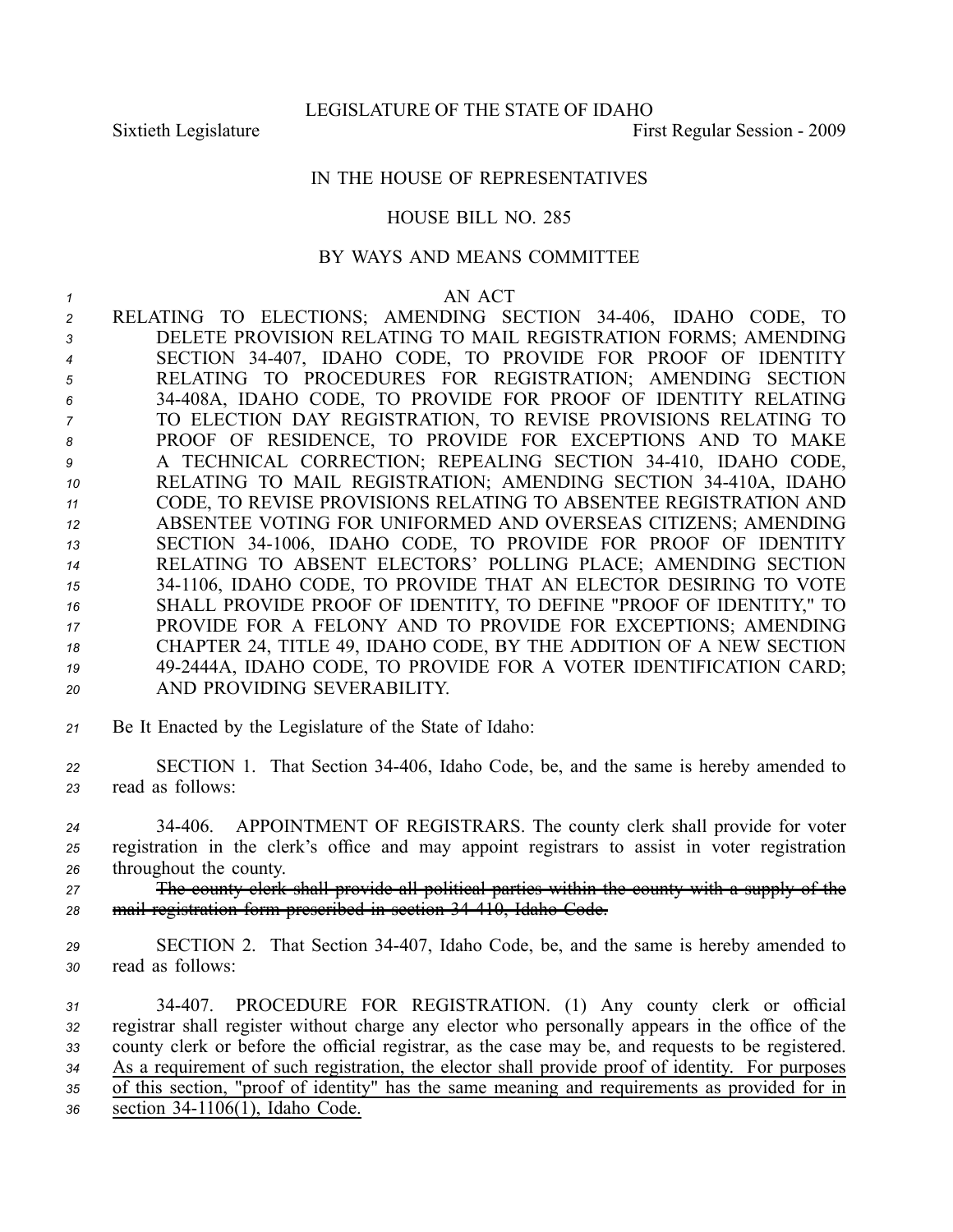(2) Upon receipt of <sup>a</sup> written application to the county clerk from any elector who, by reason of illness or physical incapacity is prevented from personally appearing in the office of the county clerk or before an official registrar, the county clerk or an official registrar so directed by the county clerk shall register such elector at the place of abode of the elector.

*<sup>5</sup>* SECTION 3. That Section 34408A, Idaho Code, be, and the same is hereby amended to *<sup>6</sup>* read as follows:

 34408A. ELECTION DAY REGISTRATION. An individual who is eligible to vote may register on election day by appearing in person at the polling place for the precinct in which the individual maintains residence, by completing <sup>a</sup> registration card, making an oath in the form prescribed by the secretary of state and providing proof of identity and residence. An individual may shall prove identity for purposes of registering pursuan<sup>t</sup> to this section by providing a document that satisfies the requirements provided in section  $34-1106(1)$ , Idaho Code. An individual shall prove residence for purposes of registering by:

*<sup>14</sup>* (1) Showing <sup>a</sup> valid Idaho driver's license or Idaho voter identification card as provided *15* for in section 49-2444A, Idaho Code, issued through the department of transportation;  $\Theta$  and

*<sup>16</sup>* (2) Showing any document which contains the elector's name and <sup>a</sup> valid address in the *<sup>17</sup>* precinct together with <sup>a</sup> picture identification card; or

18 (3) Showing a current valid student identification card from a <del>post secondary</del> *<sup>19</sup>* postsecondary educational institution in Idaho accompanied with <sup>a</sup> current student fee statement *<sup>20</sup>* that contains the student's valid address in the precinct together with <sup>a</sup> picture identification *<sup>21</sup>* card.

*<sup>22</sup>* Election day registration provided in this section shall apply to all elections conducted *<sup>23</sup>* under title 34, Idaho Code, and to school district and municipal elections.

*<sup>24</sup>* An individual who is eligible to vote may also register, upon providing proof of identity *<sup>25</sup>* and residence as provided for in this section, at the "absent electors' polling place" provided in 26 section 34-1006, Idaho Code.

 (4) If <sup>a</sup> person declines to, or is unable to, produce proof of identity or proof of residence as provided for in this section, such person may sign <sup>a</sup> statement under oath, in <sup>a</sup> form approved by the secretary of state, swearing or affirming that the person is the person he purports to be and that his residence is that which he attests to. Any person who registers pursuan<sup>t</sup> to this subsection (4), shall be permitted to cast <sup>a</sup> ballot pursuan<sup>t</sup> to the provisions of section 341106(2), Idaho Code.

*<sup>33</sup>* SECTION 4. That Section [34410](http://www.legislature.idaho.gov/idstat/Title34/T34CH4SECT34-410.htm), Idaho Code, be, and the same is hereby repealed.

*<sup>34</sup>* SECTION 5. That Section 34410A, Idaho Code, be, and the same is hereby amended to *<sup>35</sup>* read as follows:

 34410A. ABSENTEE REGISTRATION AND ABSENTEE VOTING FOR UNIFORMED AND OVERSEAS CITIZENS. Whenever provision is made for absentee registration and voting by <sup>a</sup> statute of the United States, including the "Uniformed and Overseas Citizens Absentee Voting Act" (42 U.S.C. 1973ff.), an application for an absentee ballot made under that law may be given the same effect as an application for an absentee ballot made under chapter 10, title 34, Idaho Code. Notwithstanding any other provision of this act, this section shall include those provisions permitting absent uniformed services voters and overseas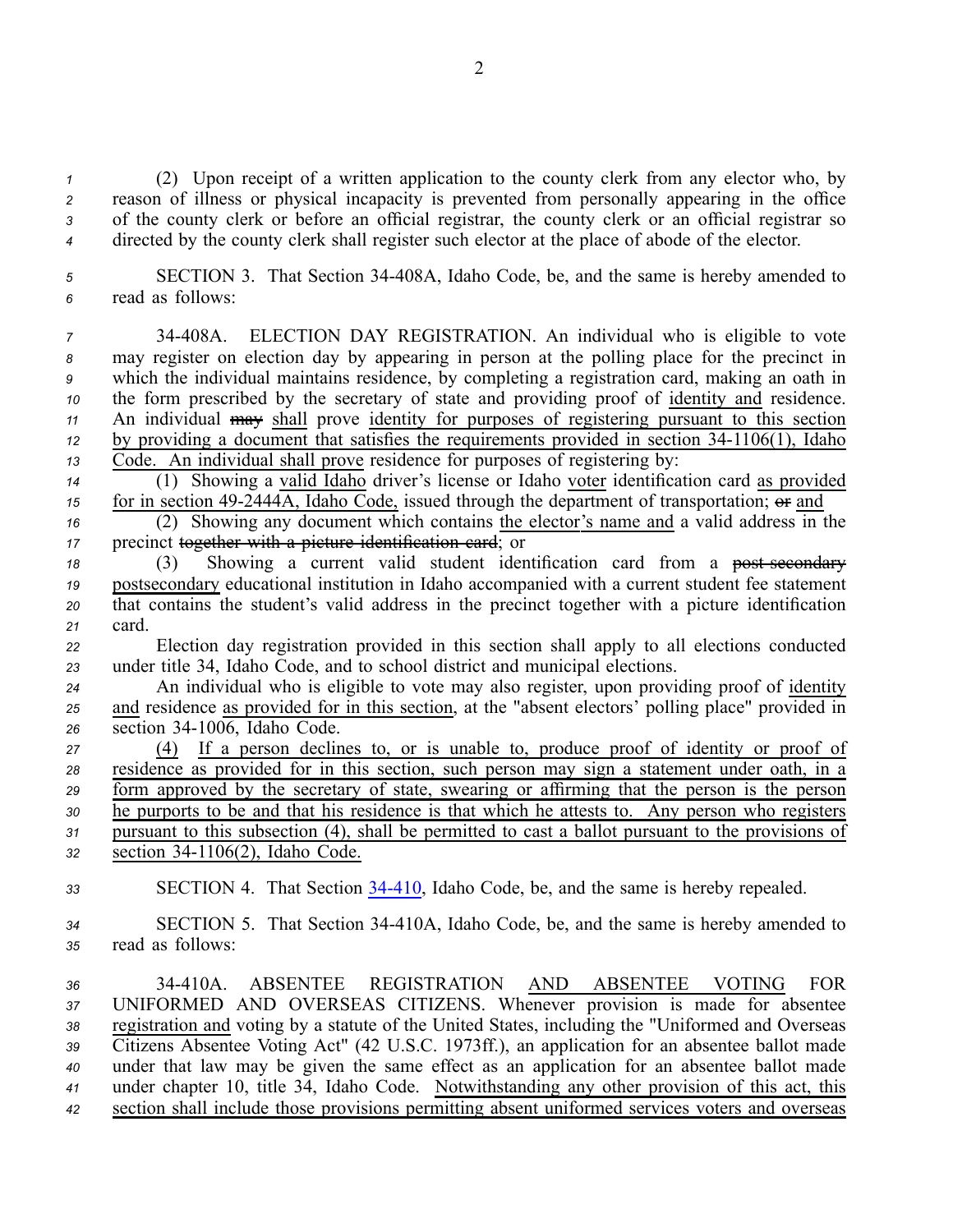*<sup>1</sup>* voters to use absentee registration procedures and to vote by absentee ballot in general, *<sup>2</sup>* special, primary, and runoff elections as provided for in the "Uniformed and Overseas Citizens *<sup>3</sup>* Absentee Voting Act."

*<sup>4</sup>* SECTION 6. That Section 341006, Idaho Code, be, and the same is hereby amended to *<sup>5</sup>* read as follows:

 341006. COUNTY CLERKS SHALL PROVIDE ONE OR MORE "ABSENT ELECTORS' VOTING POLLING PLACE." Each county clerk shall provide one (1) or more "absent electors' polling place(s)" as determined necessary by each county. Each polling place shall be provided with voting booths and other necessary supplies as provided by law. Any elector voting in such polling place shall provide proof of identity as required in section 341106, Idaho Code. Electioneering is prohibited at an "absent electors' polling place" as provided in section 182318, Idaho Code.

*<sup>13</sup>* SECTION 7. That Section 341106, Idaho Code, be, and the same is hereby amended to *<sup>14</sup>* read as follows:

 341106. SIGNING COMBINATION ELECTION RECORD AND POLL BOOK – PROOF OF IDENTITY – DELIVERY OF BALLOT TO ELECTOR. (1) An elector desiring to vote shall state his name and address to the judge or clerk in charge of the combination election record and poll book. and shall provide proof of identity, whereupon the judge or clerk shall determine whether such elector's name is in the combination election record and poll book. For purposes of this chapter, "proof of identity" means <sup>a</sup> document that satisfies all of the following: (a) The document reflects the name of the person to whom the document was issued, and the name substantially conforms to the name in the combination election record and poll *<sup>24</sup>* book; (b) The document shows <sup>a</sup> photograph of the person to whom the document was issued; (c) The document includes an expiration date, which is after the date of the election in which the person is appearing to vote; and (d) The document was issued by the United States, the state of Idaho or the governmen<sup>t</sup> of <sup>a</sup> federally recognized Indian tribe or nation. (2) (a) If <sup>a</sup> person declines to, or is unable to, produce proof of identity, such person may sign <sup>a</sup> statement under oath, in <sup>a</sup> form approved by the secretary of state, swearing or affirming that the person is the person identified in the election record and poll book, and shall be allowed to vote as provided in this subsection. (b) False swearing or affirming under oath shall be punishable as <sup>a</sup> felony and the penalty shall be distinctly set forth on the face of the statement. (c) Any vote cast pursuan<sup>t</sup> to this subsection (2) shall be deposited in an envelope designated for such purpose and shall be stored and counted in accordance with procedures established by the secretary of state. (3) Before receiving his ballot, each elector shall sign his name in the combination election record and poll book following his name therein. (34) No person shall knowingly sign his name in the combination election record and

*<sup>42</sup>* poll book if his residence address is not within that precinct at the time of signing.